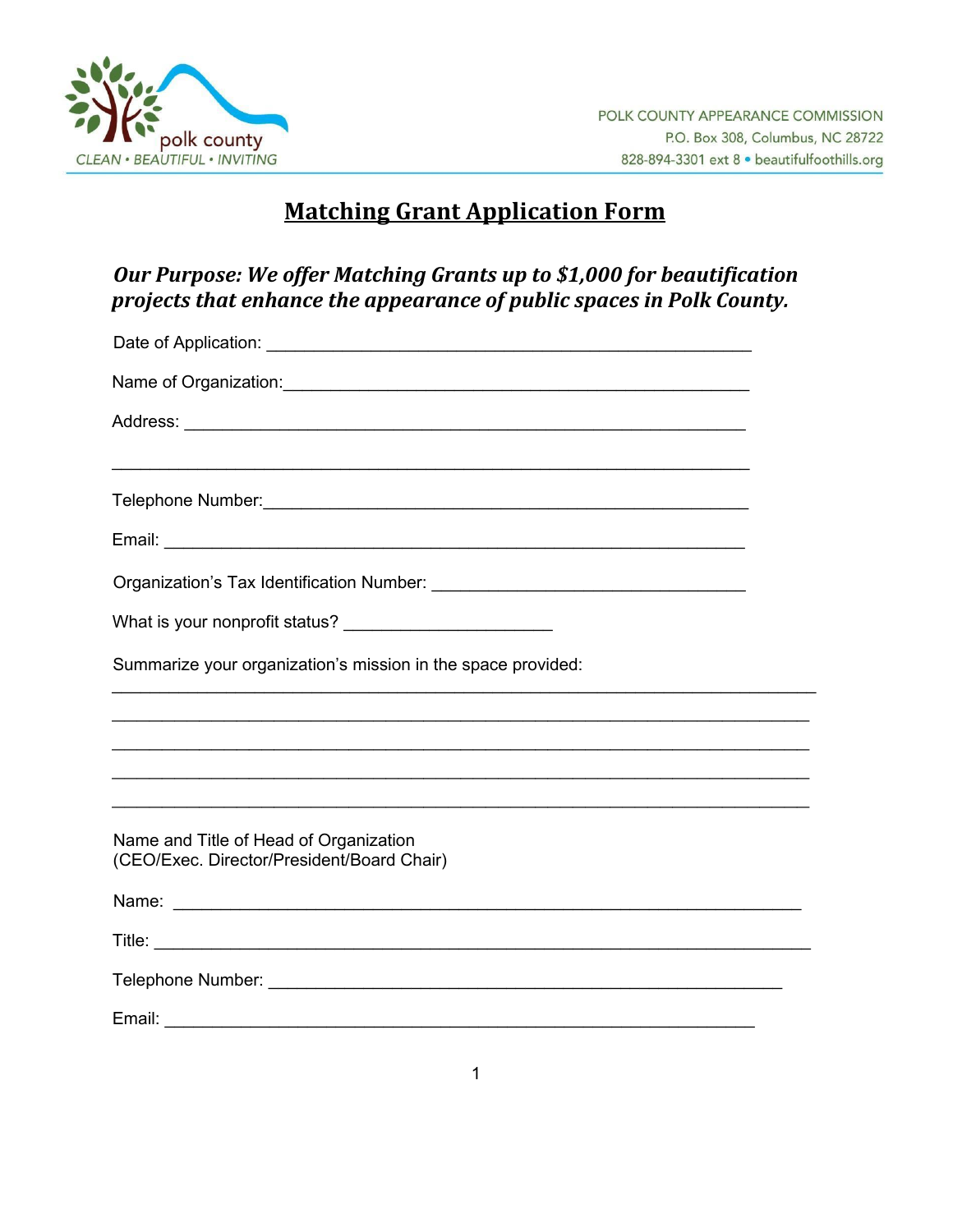

Your Organization's Designated Representative for Grants (if different from above):

| <u> 2008 - Jan Barnett, amerikan bandar bandar (h. 1888).</u> |
|---------------------------------------------------------------|
|                                                               |
|                                                               |
|                                                               |
|                                                               |
|                                                               |
|                                                               |

#### **Note that Total Budget must be double the amount of the Grant Request as this is a Matching Grant**.

#### **Grant Guidelines:**

The Appearance Commission will seek to award grants in diverse locations throughout the geographic area of Polk County.

Selection Criteria Include:

- ∙ Street appearance
- ∙ Public Enhancement
- ∙ Tasteful landscaping including but not limited to trees, shrubs and flowers
- ∙ Well maintained property
- ∙ Effort rather than cost
- ∙ Creativity and effort combined
- ∙ Structural improvements
- ∙ Property in compliance with existing codes, taxes, etc.
- ∙ Property used by and for the public
- ∙ In kind work may be used for matching funds

*Structural improvements for grant purposes include exterior renovations to the building that are visible from the street or sidewalks. These will also include public art, signage, awnings, planters, fountain features and similar elements.*